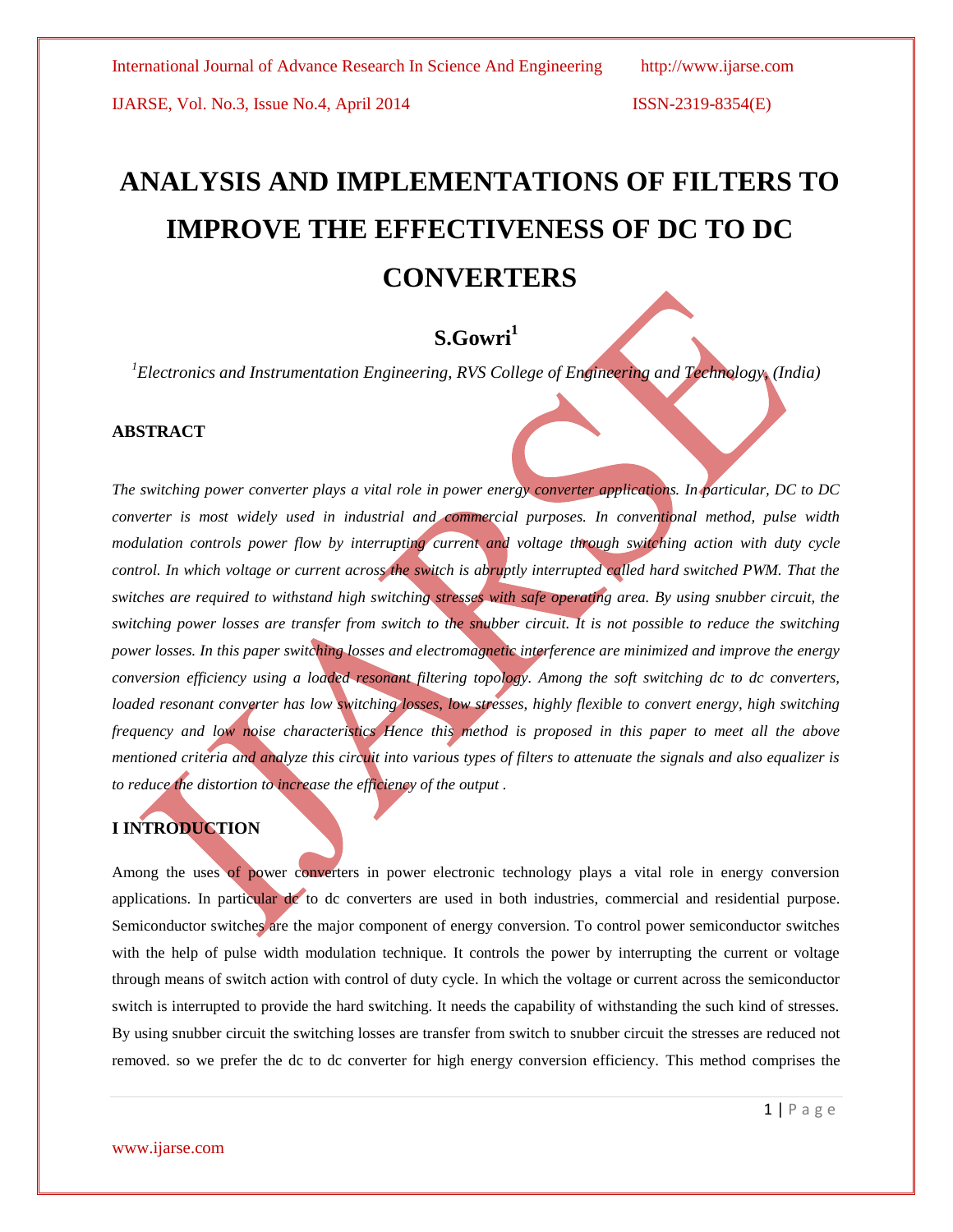resonant Dc to alternating current inverter and a rectifier. Depending on the energy is extracted from a resonant tank resonant converter is used with rectifier at the output terminal.

In this proposed method is used to analyze the resonant tank circuit to reduce the content of the ripples and switching losses. When the hard switching is replaced by soft switching ZVS technique the ripple content could be minimized only .It is possible to remove the noise by analyzing the tank topologies of different kinds of filters. The proposed method is to analyze the LLCC, t-type,  $\pi$  type, m-derived t type, m-derived  $\pi$  type, composite filters for converting the Dc energy to Dc. While filtering, noise can be minimized, losses are reduced with the comparison of all types of filters and attenuators are used to reduce the some amount of specified loss between source and a matched load without altering the impedance relationship. Equalizer is to provide compensation against distortions that occur in a signal while passing through an electrical network. Hence this proposed method is used to analyze the different kinds of filters to improve the efficiency and reduce the ripples and electromagnetic interference when converting energy from DC to DC

# **II.BLOCK DIAGRAM DESCRIPTION**



The switching power converter plays a vital role in power energy converter applications. In particular, DC to DC converter is most widely used in industrial and commercial purposes. In this switch network Resonant converters are included in a wide range of converters. The strategy of using one is to design a highly efficient converter while eliminating a common disadvantage of traditional implementations based on Pulse-Width Modulation (PWM) – high switching losses. The basic idea behind a resonant converter is to operate the MOSFETs with either a sinusoidal voltage or by running a sinusoidal current through it. The switching instant must be selected in proximity to the zero crossing of the sinusoidal voltage or current. Resonant tank contain resonant L-C networks whose voltage and current waveforms vary sinusoidal during one or more subintervals of each switching period These sinusoidal variations are large in magnitude, and the small ripple approximation does not apply. Some types of resonant converters:

- Dc-to-high-frequency-ac inverters
- Resonant dc-dc converters
- •Resonant inverters or rectifiers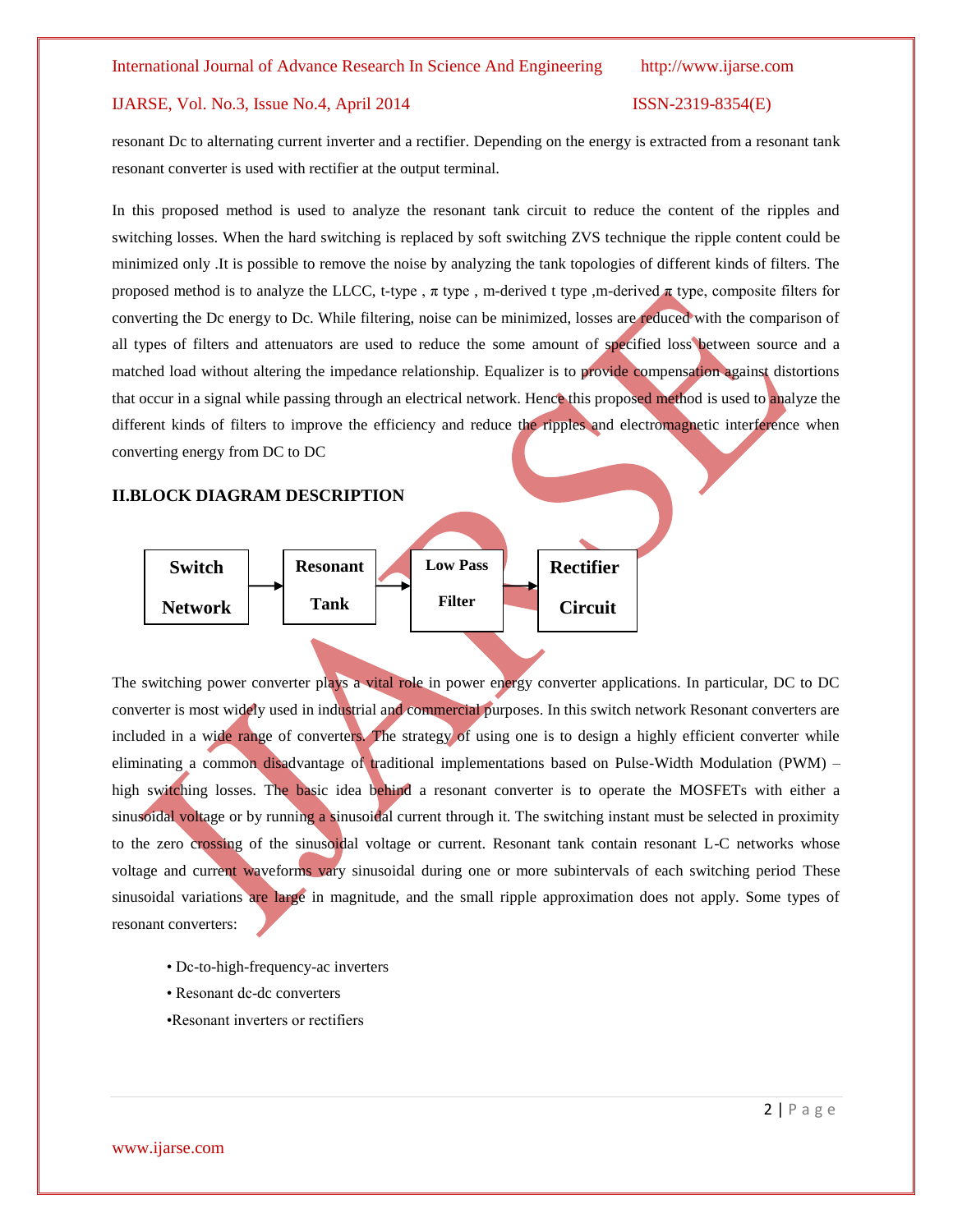A low-pass filter is an [electronic filter](http://en.wikipedia.org/wiki/Filter_%28signal_processing%29) that passes low[-frequency](http://en.wikipedia.org/wiki/Frequency) [signals](http://en.wikipedia.org/wiki/Signal_%28electrical_engineering%29) but [attenuates.](http://en.wikipedia.org/wiki/Attenuate) (reduces the [amplitude](http://en.wikipedia.org/wiki/Amplitude) of) signals with frequencies higher than the [cutoff frequency](http://en.wikipedia.org/wiki/Cutoff_frequency) Low-pass filters exist in many different forms, including electronic circuits (such as a hiss filter used in [audio\)](http://en.wikipedia.org/wiki/Sound_recording)[, anti-aliasing filters](http://en.wikipedia.org/wiki/Anti-aliasing_filter) for conditioning signals prior to [analog-to](http://en.wikipedia.org/wiki/Analog-to-digital_conversion)[digital conversion,](http://en.wikipedia.org/wiki/Analog-to-digital_conversion) [digital filters](http://en.wikipedia.org/wiki/Digital_filter) for smoothing sets of data, acoustic barriers blurring of images, and so on. The [moving average](http://en.wikipedia.org/wiki/Moving_average_%28finance%29) operation used in fields such as finance is a particular kind of low-pass filter, and can be analyzed with the same [signal processing](http://en.wikipedia.org/wiki/Signal_processing) techniques as are used for other low-pass filters. Low-pass filters provide a smoother form of a signal, removing the short-term fluctuations, and leaving the longer-term trend. A rectifier is an electrical device that [converts](http://en.wikipedia.org/wiki/Electric_power_conversion) [alternating current](http://en.wikipedia.org/wiki/Alternating_current) (AC), which periodically reverses direction, to [direct current](http://en.wikipedia.org/wiki/Direct_current) (DC), which flows in only one direction. The process is known as rectification The simple process of rectification produces a type of DC characterized by pulsating voltages and currents (although still unidirectional). Depending upon the type of end-use, this type of DC current may then be further modified into the type of relatively constant voltage DC characteristically produced by such sources as [batteries](http://en.wikipedia.org/wiki/Battery_%28electrical%29) and [solar cells.](http://en.wikipedia.org/wiki/Solar_cell)

# **III.CIRCUIT DESCRIPTION AND OPERATING PRINCIPLES**

Energy shortages have created the demand for a energy conversion efficiency. The growth of electronic equipments has increasing the demand of energy conversion and high power density of dc to dc energy power converter. In this soft switching is most popular in dc to dc conversion a capacitive filter output is decoupled from the resonant stage for a significant period during the switching cycle. The series parallel circuit are not convenient to operate safely with a short circuit at a switching frequency close to the resonant frequency. The two capacitors C1  $\&$  C2 on the input are large and split the voltage of the input Dc source. The element L1,L2,C form the resonant tank. The load resistor R is connected across a bridge rectifier through low pass filter. If we assume the 50% duty cycle over a switching period T. Each bidirectional power switch has an active Because of ac to dc conversion, is provided by rectifying the current through resonant inductor. consequently the voltage across the bridge rectifier has constant amplitude +Vo and –Vo depending upon the positive and negative current. Based on the above observation dc to dc converter can be analyzed with various types of filters LLCC, t-type,  $\pi$  type, m type, m-derived t type, m-derived  $\pi$ type, composite filters instead of filtering section.

The resonant tank consists of three resonant components: Lr, Cs and Cp. The resonant tank of SPRC can be looked as the combination of SRC and PRC. Similar as PRC, an output filter inductor is added on secondary side to math the impedance. For SPRC, it combines the good characteristic of PRC and SRC. With load in series with series tank Lr and Cs, the circulating energy is smaller compared with PRC. With the parallel capacitor Cp, SPRC can regulate the output voltage at no load condition. The parameters of SPRC designed for front end DC/DC application From the operating region graph, it can be seen that SPRC narrow switching

frequency range with load change compare with SRC. Compare the switching waveforms, the input current in much smaller than PRC and a little larger than SRC. This means for SPRC, the circulating energy is reduced compare with PRC. Same as SRC and PRC,, the converter is working close to resonant frequency at300V. At high input voltage,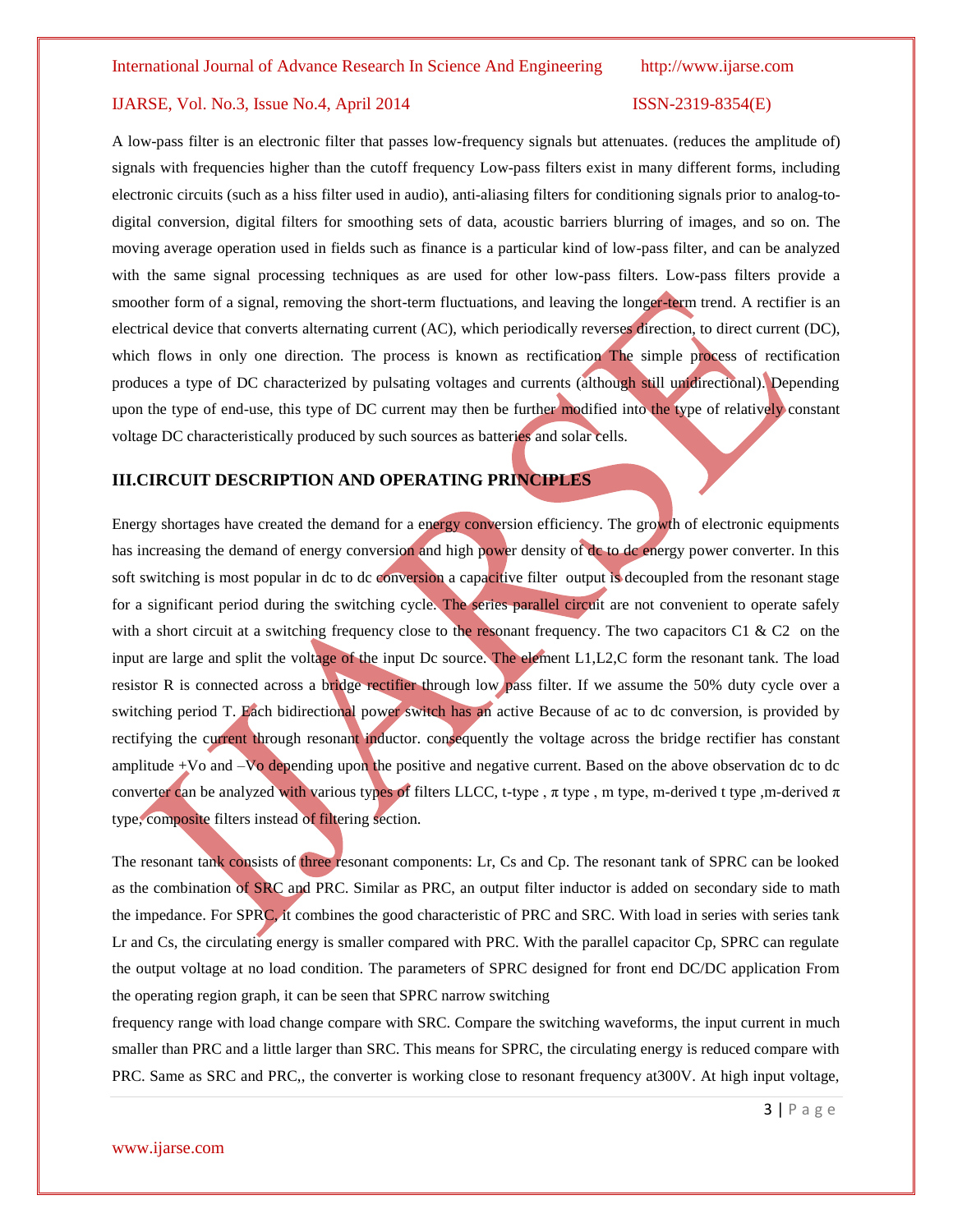the converter is working at higher frequency faraway from resonant frequency. Same as PRC and SRC, the circulating energy and turn off current of MOSFET also increase at high input voltage. The turn off current is more than 10A.With above analysis, we can see that SPRC combines the good characteristics of SRC and PRC. Smaller circulating energy and not so sensitive to load change. Unfortunately, SPRC still will see big penalty with wide input ranged sign. With wide input range, the conduction loss and switching loss will increase at high input voltage. The switching loss is similar to that of PWM converter at high input voltage. By analysis, design and simulation of SRC, PRC and SPRC, the conclusion is that these three converters all cannot be optimized at high input voltage. High conduction loss and switching loss will be resulted from wide input range. To achieve high switching frequency and higher efficiency, we have to look for some other topologies.

# **3.1 LCL Resonant Converter**

Three traditional resonant topologies were analyzed in above part. From the results, we can see that all of them will see big penalty for wide input range design. High circulating energy and high switching loss will occur at high input voltage. They are not suitable for front end DC/DC application . Although above analysis give us negative results, still we could learn something from it .For a resonant tank, working at its resonant frequency is the most efficient way. This rule applies to SRC and PRC very well. For SPRC, it has two resonant frequencies. Normally, working at its highest resonant frequency will be more efficient. To achieve zero voltage switching, the converter has to work on the negative slope of DC characteristic From above analysis, LCC resonant converter also could not be optimized for high input voltage. The reason is same as for SRC and PRC; the converter will work at switching frequency far away from resonant frequency at high input voltage. Look at DC characteristic of LCC resonant converter, it can be seen that there are two resonant frequencies. One low resonant frequency determined by series resonant tank Lr and Cs. One high resonant frequency determined by Lr and equivalent capacitance of Cs and Cp in series. For a resonant converter, it is normally true that the converter could reach high efficiency at resonant frequency. For LCC resonant converter, although it has two resonant frequencies, unfortunately, the lower resonant frequency is in ZCS region. For this application, we are not able to design the converter working at this resonant frequency. Although the lower frequency resonant frequency is not usable, the idea is how to get a resonant frequency at ZVS region. By change the LCC resonant tank to its dual resonant network, by change L to C and C to L, a LLC resonant converter could be built. The DC characteristic of LLC converter is like a flip of DC characteristic of LCC resonant converter. There are still two resonant frequencies. In this case, Lr and Cr determine the higher resonant frequency. The lower resonant frequency is determined by the series inductance of Lm and Lr. Now the higher resonant frequency is in the ZVS region, which means that the converter could be designed to operate around this frequency. But because of lack of understanding of characteristic of this converter, it was used as a series resonant converter with passive load. Which means it was designed to operate in switching frequency higher than resonant frequency of the series resonant tank of Lr and Cr. When operating in this region, LLC resonant converter acts very similar to SRC. The benefit of LLC resonant converter is narrow switching frequency range with light load and ZVS capability with even no load. In this dissertation, some unexplored operating region of LLC resonant converter will be investigated.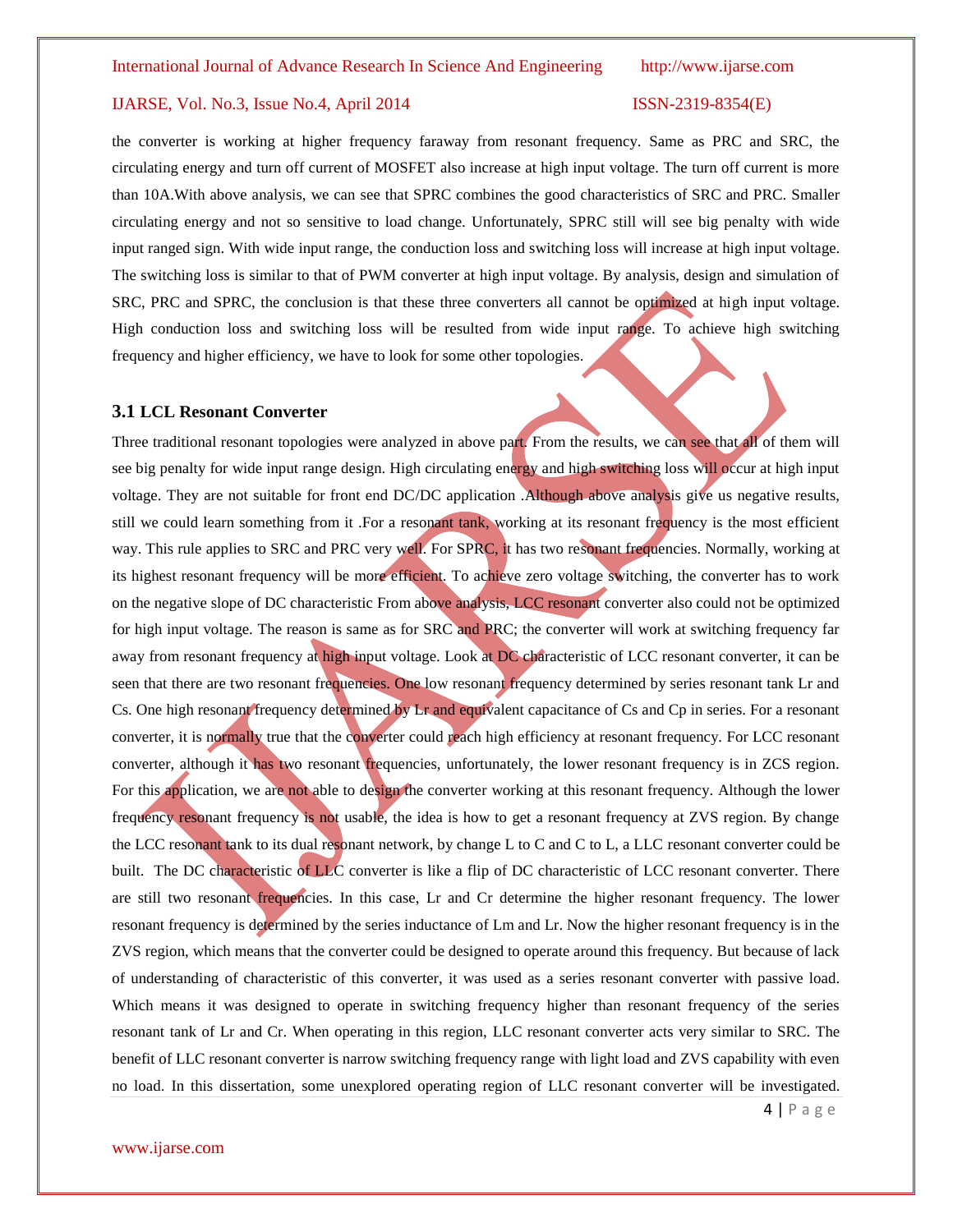# IJARSE, Vol. No.3, Issue No.4, April 2014 ISSN-2319-8354(E)

Within these operating regions, LLC resonant converter will have some very special characteristic, which makes it an excellent candidate for front end DC/DC application. A network, either T or  $\pi$  is said to be of the constant-k type if  $Z_1$  and  $Z_2$  of the network satisfy the relation

Z1Z2=K 2 **-------------------------------(1)**

Where  $Z_1$  and  $Z_2$  are impedances in the T and  $\pi$  sections Eq 1 states that  $Z_1$  and  $Z_2$  are inverse if their product is a constant, independent of frequency. K is a real constant that is the resistance K is often termed as design impedance or nominal impedance of the constant K-filter. The constant K, T,  $\pi$  type filter is also known as the proto type because other more complex networks can be derived from it. Where  $Z_1 = j w_L$  and  $Z_2 = 1/j w_C$  Hence

 $Z_1 Z_2 = L/C = K^2$  which is independent of frequency

Z1 Z2= L/C= K<sup>2</sup> **-------------------------(2)**

Since the product  $Z_1$  and  $Z_2$  is constant, the filter is a constant-k type. From eq.2 the cut off frequencies are  $Z_1/4$   $Z_2$  $=0,$ 

i.e.  $-\omega^2 LC/4 = 0$ 

f=0 and  $Z_1/4 Z_2 = -1$ 

.  $-\omega^2 LC/4 = -1$ 

The pass band can be determined graphically. The reactance's of  $Z_1$  and 4  $Z_2$  will vary with frequencies. The cut off frequency at the intersection of the curves  $Z_1$  and  $-4 Z_2$  is indicated as f c. On the X-axis as  $Z_1=4 Z_2$  at cut off frequency, the pass band lies between the frequencies at which  $Z_1=0$  and  $Z_1=-4$   $Z_2$  All the frequencies above f c. lie in a stop or attenuation band. Thus, the network is called a low pass filter. Also we know that  $K=\sqrt{LC}$  is called design impedance or the load resistance

F c= 1/ π √LC---------------------------(3.3)

$$
K^2 = L/C
$$
  

$$
\Pi^2 f_c^2 K^2 C^2 = 1
$$

C=1/ Π f c. K gives the value of the shunt capacitance and L=K<sup>2</sup> C gives the value of the series inductance

# **3.2 M-Derived T& Π -Section**

That the attenuation is not sharp in the stop band for k type filters. The characteristic impedance ,  $Z_0$  is a function of frequency and varies widely in the transmission band. Attenuation can be increased in the stop band by using ladder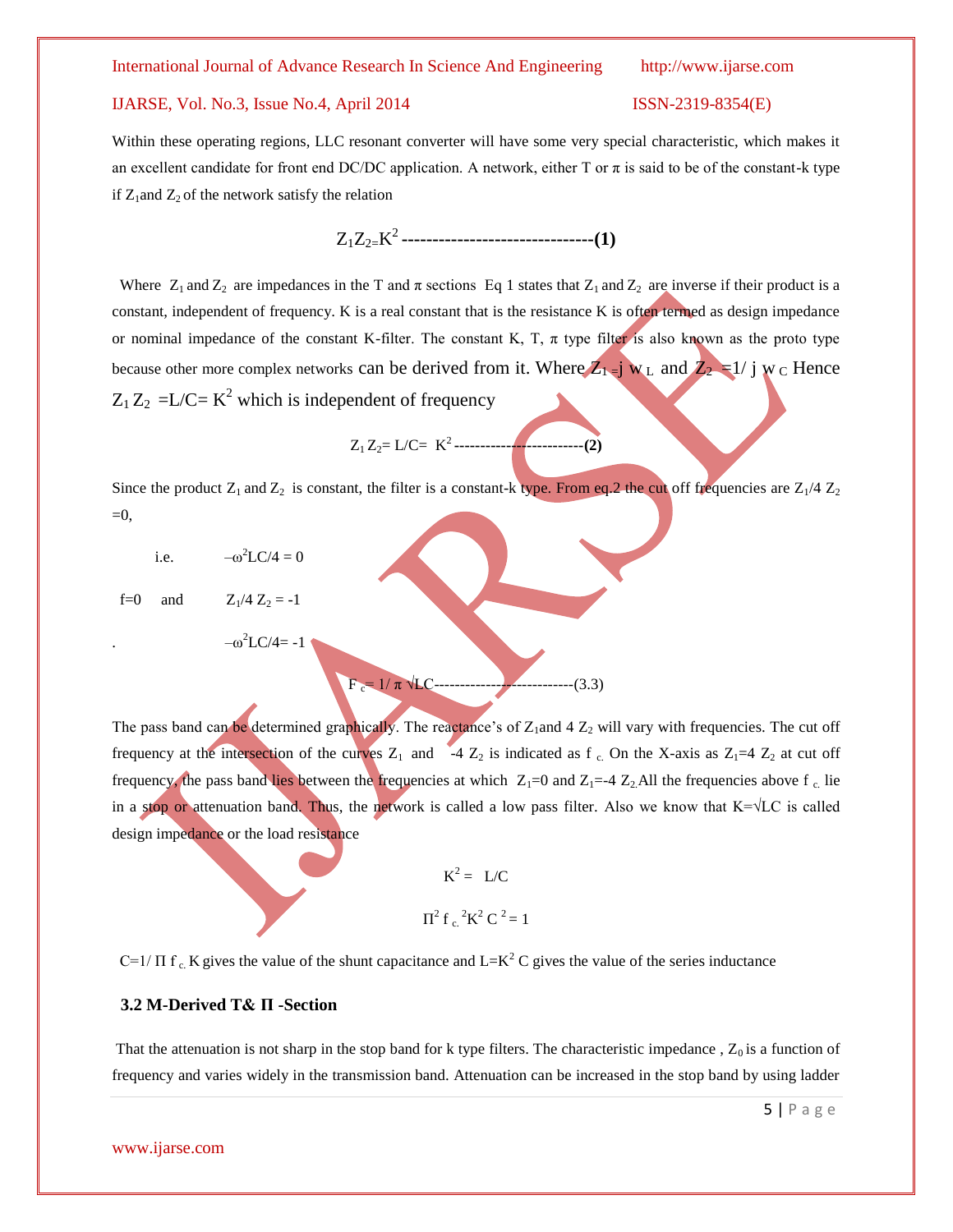section i.e. by connecting two or more identical sections. In order to join the filter sections, it would also have the same pass band. However , cascading is not a proper solution from a practical point of view. This is because practical elements have a certain resistance , which gives rise to attenuation in the pass band also. Therefore , any attempt to increase attenuation in stop band by cascading also results in an increase of  $\alpha$  in the pass band. If the constant K section is regarded as the prototype. It is possible to design a filter to have rapid attenuation in the stop band and the same characteristics impedance as the prototype at all frequencies. Such filter is called m-derived filter. If the shunt arm is series resonant , its impedance will be minimum or zero. Therefore the output is zero and will be correspond to infinite attenuation at this particular frequency. Thus at

f  $\alpha$  1/m ω r C = 1-m<sup>2</sup>/4m ω r L where ω r is the resonant frequency

or<sup>2</sup> = 4/(1- m<sup>2</sup>)**L**C  
f<sub>r=</sub>1/
$$
\pi
$$
  $\sqrt{LC}/(1-m^2)$ 

Since the cut off frequency for the low pass filter is  $f_{c=1}/\pi$   $_{NLC}$ 

$$
f_{\infty} = f_{\infty}/\sqrt{(1-m^2)\cdot\cdots}
$$
 (3)  
(or) m= $\sqrt{1-(f_{\infty}/f_{\infty})^2}$  (4)

If a sharp cut-off is desired  $f_{\infty}$  should near to  $f_c$  from Eq.3it is clear that for the smaller the value of m,  $f_{\infty}$  comes close to f<sub>c</sub>..Eq.4 shows that if f c and f<sub>∞</sub> are specified, the necessary value of m may then be calculated. Similarly, for m derived  $\pi$  section, the inductance and capacitance in the series arm constitute a resonant circuit thus at  $f_{\infty}$  a frequency corresponding to infinite attenuation ,

i.e at  $f_\infty$ 

m ω r L= 1/(1-m 2 /4m) ω r C ωr<sup>2</sup> = 4/LC(1-m 2 ) f r=1/π √LC/(1- m 2 ) since, f <sup>r</sup> =1/ Π √LC f r= f c /√(1- m 2 ) = f ∞--------------(5)

Thus for both m-derived low pass networks for a positive value of m(0  $\leq$  m  $\leq$  for  $\leq$  e. Equations (3) or (4) can be used to choose the value of m, knowing  $f_c$  and  $f_r$ . The variation of attenuation for a low pass m-derived section can be varied from  $\alpha=2 \cosh(-1) \sqrt{z} \frac{1}{4z^2}$  for  $f_c \lt f \lt f_\infty$ . For  $z_1 = j$   $\omega$  L and  $z_2 = -j/\omega$  c for the prototype.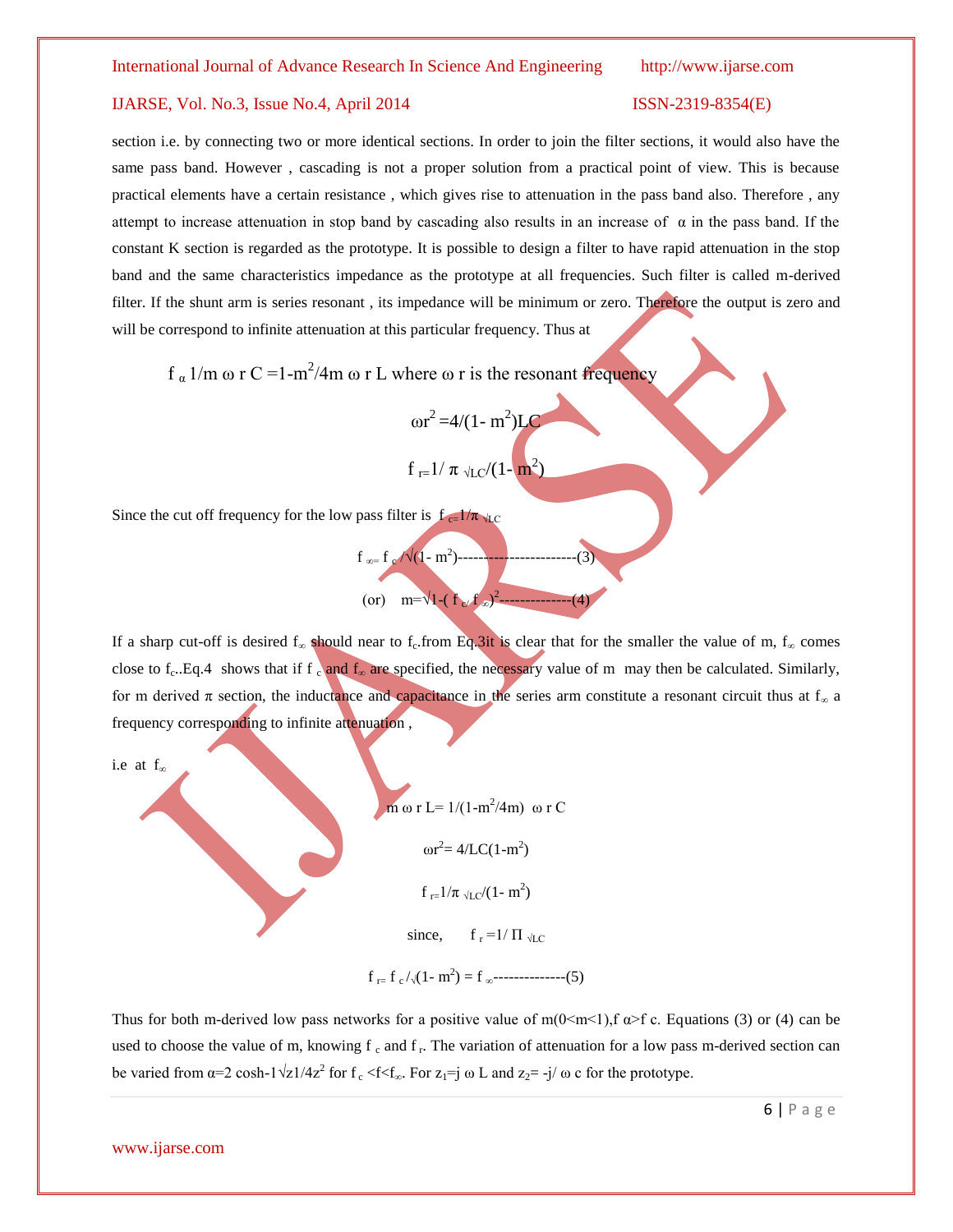# IJARSE, Vol. No.3, Issue No.4, April 2014 ISSN-2319-8354(E)

 $\alpha$ =2 cosh<sup>-1</sup> m f/ f  $\sqrt{1-(f/f_{\infty})^2}$   $\beta$ =2 sinh<sup>-1</sup> m f/ f  $\sqrt{1-(f/f_{\infty})^2}$  \* (1-m)<sup>2</sup>

### **3.3 Composite Filter**

In previous sections constant k-type filter has very low attenuation near cut-off frequency but as signal frequency is moved farther away from fc, attenuation increases. On the other hand , an m-derived filter has a very high attenuation close to cut-off frequency but at frequencies farther away from f  $\alpha$ , attenuation decreases. Therefore, it is common practice to use one or more prototype and m-derived filter sections together in order to obtain best results. In addition to this, half sections are also included for impedance matching. The filter circuit so obtained is termed as composite filter. In order to get the best result composite filters should consist of One or more prototype constant-k section to produce cut-off or transition between transition band and the stop band at specified frequency f c. One or more m-derived section to give in finite attenuation at a frequency f∞ in the neighborhood of the cut-off frequency. Two terminating m-derived half section with m=0.6 to give reasonable constant input and output impedance. All these are joined in the ladder type. Such combinations give any desired characteristic, by choosing the proper value of m's. Figure shows the typical attenuation characteristics of the low pass filter for the prototype m-derived and composite filter. The composite filter gives appropriate results shown in fig If the shunt arm is series resonant , its impedance will be minimum or zero. Therefore the output is zero and will be correspond to infinite attenuation at this particular frequency. Thus at f  $\alpha$ 

> $1/m \omega r C = 1-m^2$ where  $\omega$  r is the resonant frequency

> > $\omega r^2 = 4/(1 - m^2) L C$

 $f_{\rm r=1}/\pi$  <sub>√LC</sub>/(1- m<sup>2</sup>)

Since the cut off frequency for the low pass filter is  $f_{c=1}/\pi \sqrt{LC}$ 

 $f_{\infty} = f_{\infty}/\sqrt{(1-m^2) \dots (6)}$  (or) m= $\sqrt{1-(f_{c}/f_{\infty})^2 \dots (7)}$ 

If a sharp cut-off is desired  $f_{\infty}$  should near to f c. from Eq(6), it is clear that for the smaller the value of m,  $f_{\infty}$  comes close to f<sub>c</sub>..Equation(7)shows that if f c and f<sub>∞</sub> are specified, the necessary value of m may then be calculated. Similarly, for m derived  $\pi$  section, the inductance and capacitance in the series arm constitute a resonant circuit thus at  $f_{\infty}$  a frequency corresponding to infinite attenuation,

> i.e at f<sup>∞</sup> m ω r L=  $1/(1-m^2/4m)$  ω r C  $\omega r^2 = 4/LC(1-m^2)$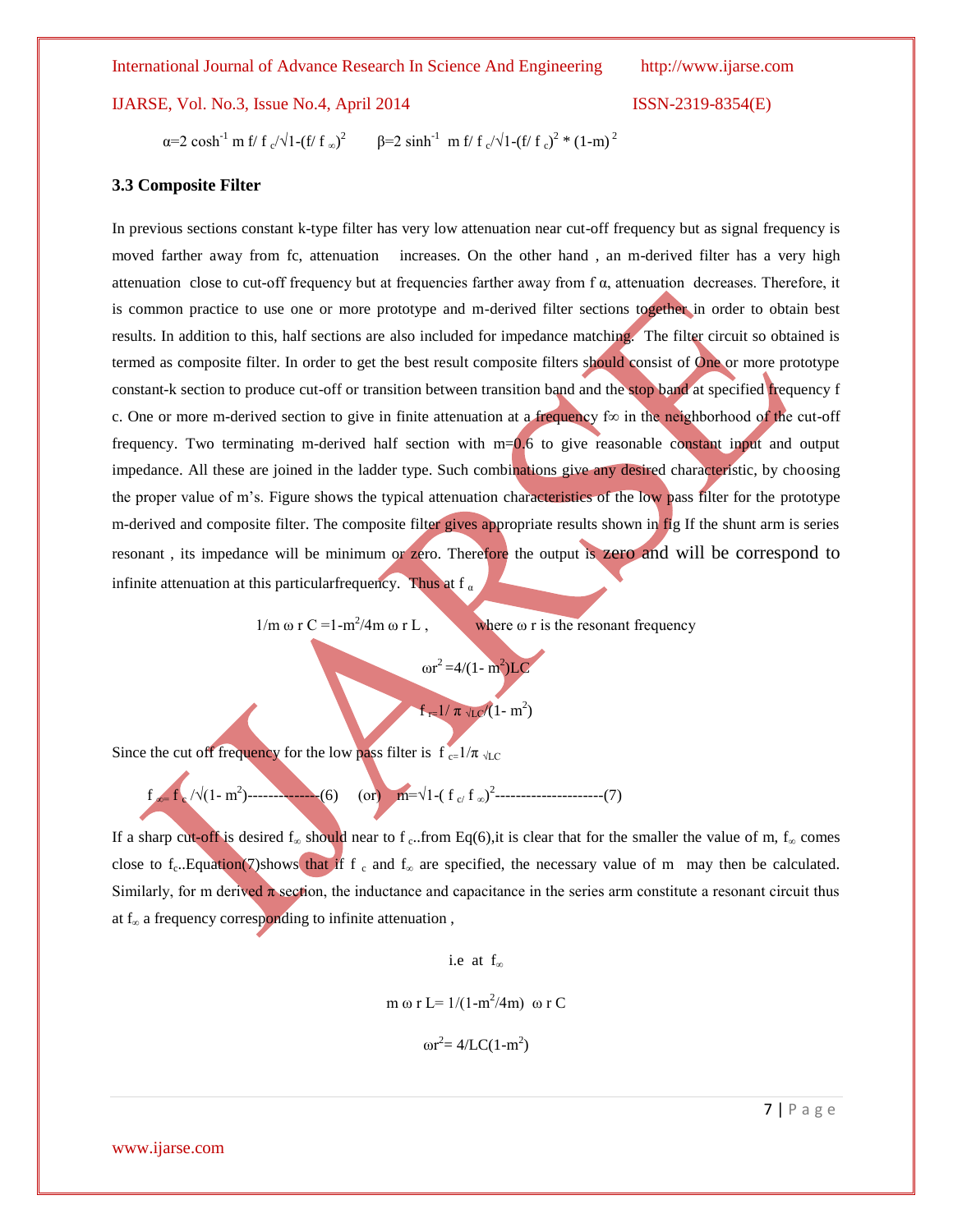IJARSE, Vol. No.3, Issue No.4, April 2014 ISSN-2319-8354(E)

$$
f_{r=1}/\pi \sqrt{LC}/(1 - m^2)
$$
  
since,  $f_r = 1/\Pi \sqrt{LC}$   
 $f_{r=1} f_c/\sqrt{(1 - m^2)} = f_{\infty}$ ........(8)

Thus for both m-derived low pass networks for a positive value of m(0  $\leq$  m  $\leq$  c. Equations (6) or (7) can be used to choose the value of m, knowing  $f_c$  and  $f_r$ . The variation of attenuation for a low pass m-derived section can be varied from  $\alpha=2 \cosh(-1) \frac{1}{4z^2}$  for  $f_c < f < f_\infty$ . For  $z_1 = j$   $\omega$  L and  $z_2 = -j/\omega$  c for the prototype.  $\alpha=2 \cosh^{-1} m$  f/  $f_c \sqrt{1-\frac{1}{2} m^2}$ (f/ f  $_{\infty}$ )<sup>2</sup>  $\beta$ =2 sinh<sup>-1</sup> m f/ f  $_{c}/\sqrt{1-(f/f_c)^2}$  \* (1-m)<sup>2</sup>

In previous sections constant k-type filter has very low attenuation near cut-off frequency but as signal frequency is moved farther away from fc, attenuation increases. On the other hand, an m-derived filter has a very high attenuation close to cut-off frequency but at frequencies farther away from f  $α$ , attenuation decreases. Therefore, it is common practice to use one or more prototype and m-derived filter sections together in order to obtain best results. In addition to this, half sections are also included for impedance matching. The filter circuit so obtained is termed as composite filter. In order to get the best result composite filters should consist of One or more prototype constant-k section to produce cut-off or transition between transition band and the stop band at specified frequency f c. One or more m-derived section to give in finite attenuation at a frequency f∞ in the neighborhood of the cut-off frequency. Two terminating m-derived half section with m=0.6 to give reasonable constant input and output impedance. All these are joined in the ladder type. Such combinations give any desired characteristic, by choosing the proper value of m's.

# **IV CIRCUIT DIAGRAM AND RESULTS**



# **Fig(1) LCL & T type filter**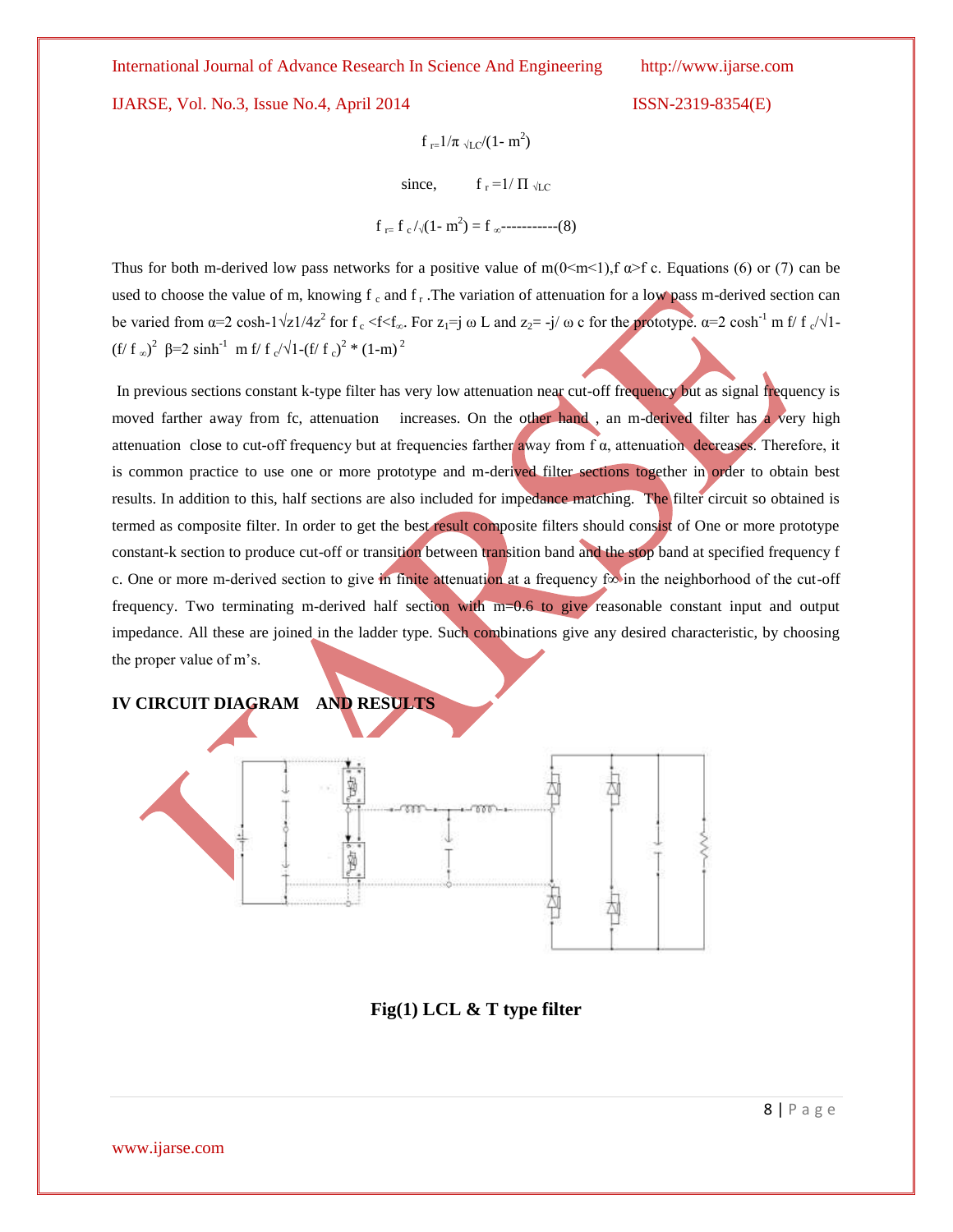

**Fig(4) M-Derived T Type Filter**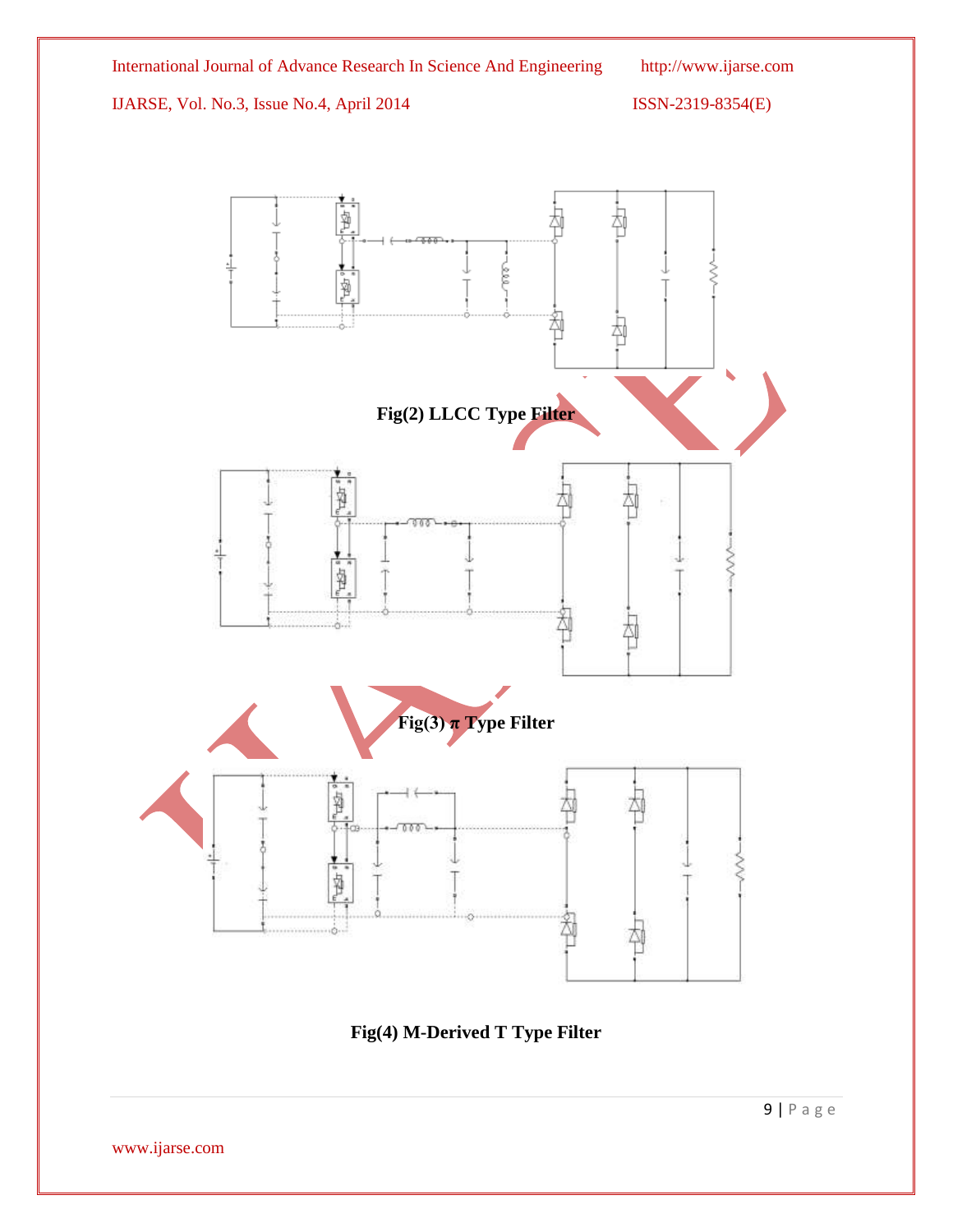



**Fig(7) Composite Attenuator Equalizer Filter**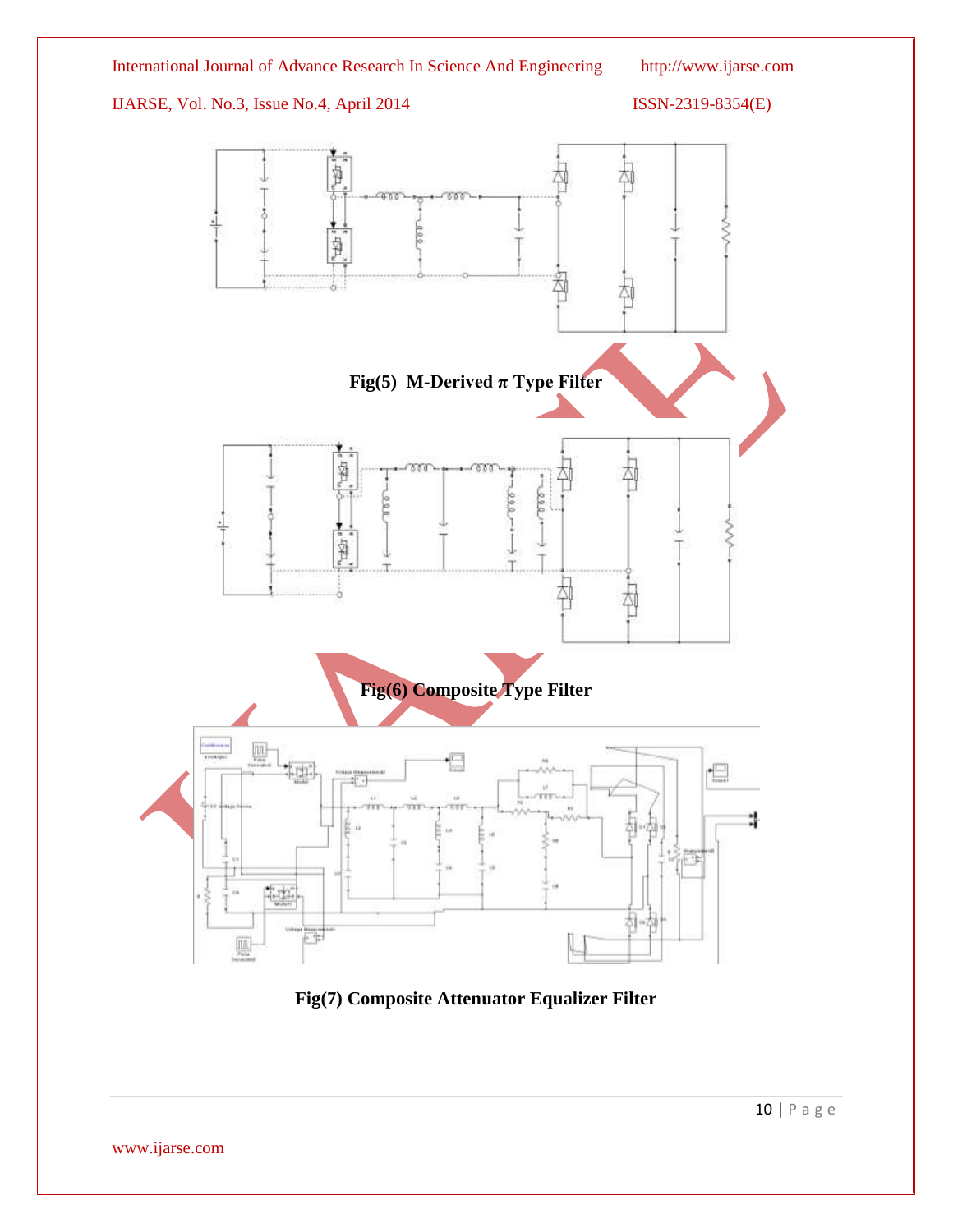





11 | P a g e

www.ijarse.com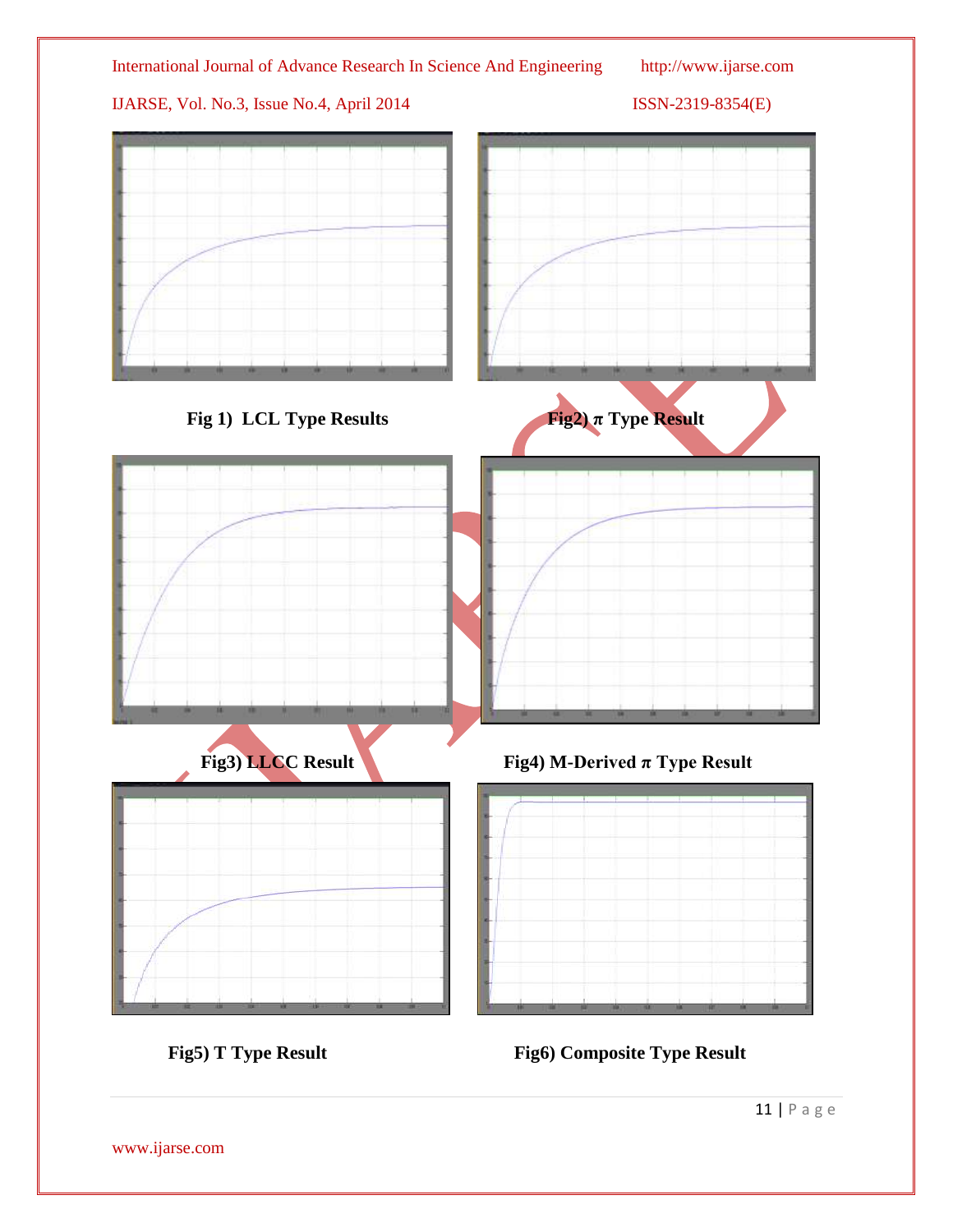# IJARSE, Vol. No.3, Issue No.4, April 2014 ISSN-2319-8354(E)



# **V CONCLUSION**



**Fig7)** M-Derived T Type Result Fig8) Composite Attenuator Equalizer

From the analysis and implementation of LCC,LLCC, T-type, π type , m type and m-Derived T-type, m-Derived  $\pi$  type and composite filters for Dc to Dc conversion, we can get the output of which is free from ripples and distortions, minimize stresses, high switching frequency, reduce switching losses and conduction losses and also the electromagnetic interference. By using the technique of attenuation, it is to remove a specified loss between source and a matched load without altering the impedance relationship , while switching occurs and when the switching occurs equalizer could be remove the distortion when the signal passes to the electrical network ,so we get the ripple free output from all of the filters to convert DC to DC. It can be used for the applications of battery charging, un-interrupted power supply etc.,

# **REFERENCES**

- [1] W. Wongsaichua, W. J. Lee, S. Oraintara, C. Kwan, and F. Zhang, "*Integratedhigh-speed intelligent utility tie unit for disbursed/renewablegeneration facilities*," *IEEE Trans. Ind. Appl.*, vol. 41, no. 2, pp. 507– 513,Mar./Apr. 2005.
- [2] Z. Liang, R. Guo, J. Li, and A. Q. Huang, "*A high-efficiency PV moduleintegratedDC/DC converter for PV energy harvest in FREEDM systems*,"*IEEE Trans. Power Electron.*, vol. 26, no. 3, pp. 897–909, Mar. 2011.
- [3] A. M. Rahimi and A. Emadi, "*Discontinuousconduction mode DC/DCconverters feeding constant-power loads*," *IEEE Trans. Ind.Electron.*,vol. 57, no. 4, pp. 1318–1329, Apr. 2010.
- [4] R. Morrison and M. G. Egan, "*A new power-factor-corrected singletransformerUPS design*," *IEEE Trans. Ind. Appl.*, vol. 36, no. 1, pp. 171–179, Jan./Feb. 2000.
- [5] Y. M. Lai, S.-C. Tan, and Y. M. Tsang, "*Wireless control of load current sharing information for parallelconnected DC/DC power converters,*"*IET Power Electron.*, vol. 2, no. 1, pp. 14–21, Jan. 2009.